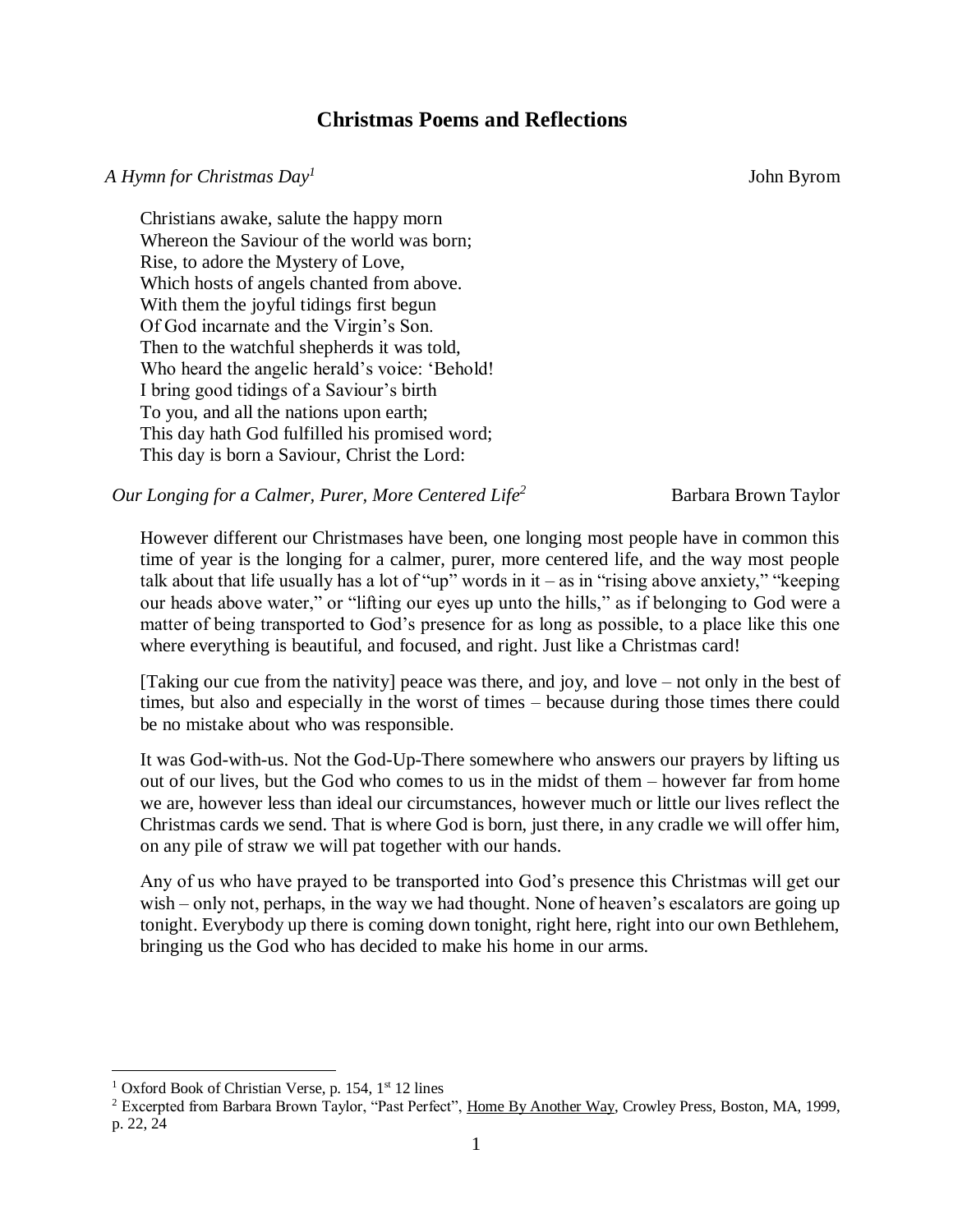*To Listen, To Look<sup>3</sup>* Ann Weems Is it all sewn  $up - my$  life? Is it at this point so predictable, So orderly, So neat, So arranged, So right, That I don't have time or space For listening to the rustle of angels' wings Or running to stables to see a baby? Could this be what he meant when he said Listen, those who have ears to hear… Look, those who have eyes to see? O God, give [us] the humbleness of those shepherds Who saw in the cold December darkness The coming of Light The Advent of Love! *Let the Star of Morning Rise<sup>4</sup>* Ted Loder Lord God, In the deepest night There rises the star of morning, Of birth, The herald of a new day you are making, A day of great joy dawning In yet faint shafts Of light and love. I hear whispers of peace in the stillness, Fresh breezes of promise Stirring, Winter sparrows Chirping of life, A baby's cry Of need And hope – Christmas! In the darkness I see the light And find in it comfort, Confidence, Cause for celebration For the darkness cannot overcome it; And I rejoice to nourish it In myself, In other people, In the world For the sake of him In whom it was born And shines forever, Even Jesus the Christ.  $\overline{a}$ 

<sup>3</sup> Ann Weems, Kneeling in Bethlehem, Westminster Press, Philadelphia, 1980, p. 20

<sup>4</sup> Ted Loder, Guerrillas of Grace, Augsburg Books, Minneapolis, MN, 1981, p. 139